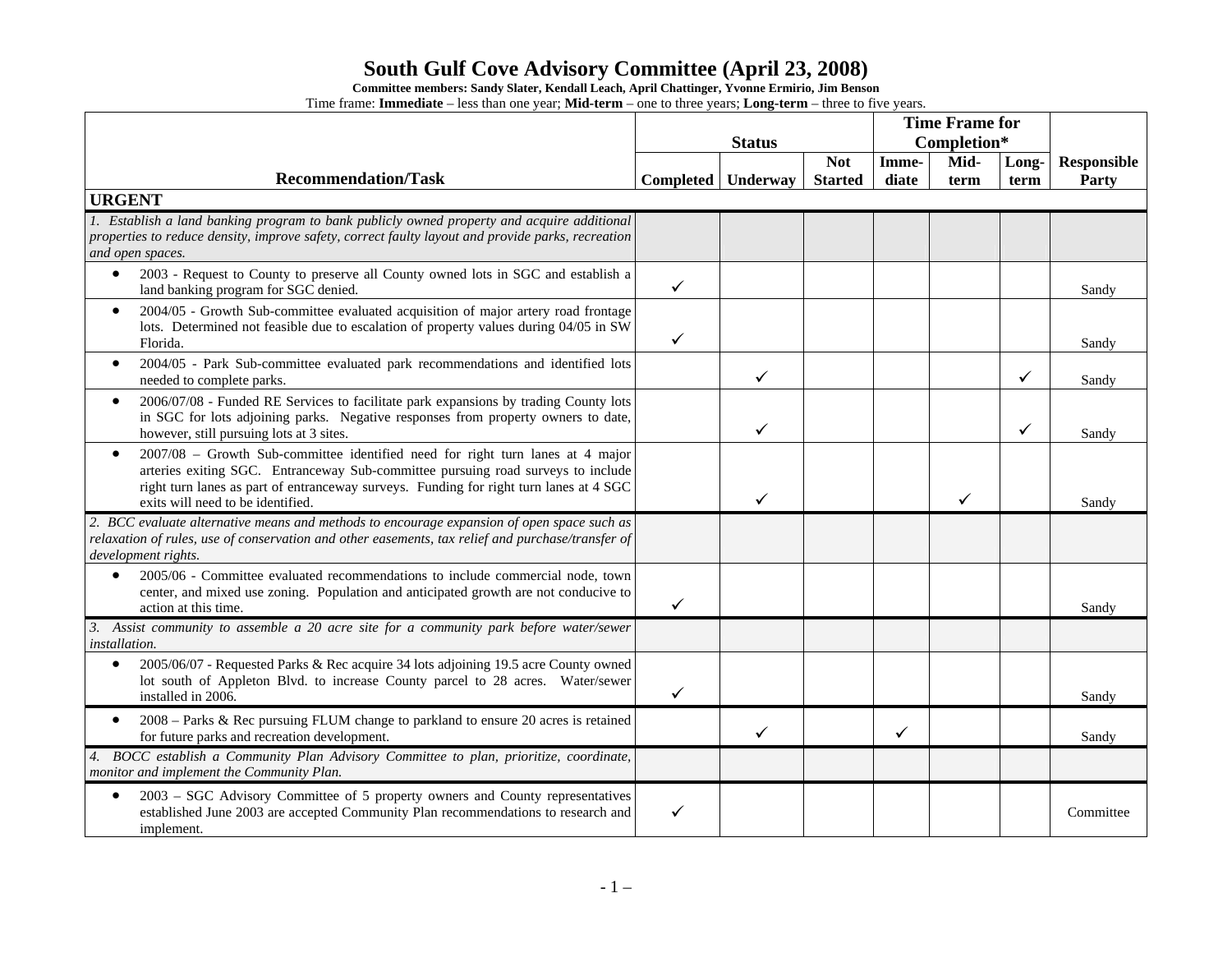**Committee members: Sandy Slater, Kendall Leach, April Chattinger, Yvonne Ermirio, Jim Benson** 

|                                                                                                                                                                                                                                                                                                                                 | <b>Status</b> |              |                              | <b>Time Frame for</b><br>Completion* |              |               |                             |
|---------------------------------------------------------------------------------------------------------------------------------------------------------------------------------------------------------------------------------------------------------------------------------------------------------------------------------|---------------|--------------|------------------------------|--------------------------------------|--------------|---------------|-----------------------------|
| <b>Recommendation/Task</b>                                                                                                                                                                                                                                                                                                      | Completed     | Underway     | <b>Not</b><br><b>Started</b> | Imme-<br>diate                       | Mid-<br>term | Long-<br>term | <b>Responsible</b><br>Party |
| Monthly - SGCAC meets to plan, coordinate, initiate and monitor progress towards<br>$\bullet$<br>completion of the Community Plan. SGCAC works with County staff, other advisory<br>committees and various SGC organizations to provide updates and implement the<br>Community Plan.                                            |               | ✓            |                              |                                      |              | ✓             | Committee                   |
| Yearly - Budgets are developed and funding acquired through MSBU, grants,<br>$\bullet$<br>donations and other County funds such as Impact Fees and Ad-valorem.                                                                                                                                                                  |               | $\checkmark$ |                              |                                      |              | $\checkmark$  | Committee                   |
| 2006/07 - Town Hall Meetings to address CP implementation progress and obtain<br>$\bullet$<br>input.                                                                                                                                                                                                                            |               | $\checkmark$ |                              |                                      |              | ✓             | Committee                   |
| 2003-Present - SGC Community Plan information maintained on Community and<br>$\bullet$<br>County web-sites and articles published monthly in Community newsletters.                                                                                                                                                             |               | ✓            |                              |                                      |              | ✓             | Committee                   |
| 5. Create a stormwater management plan.                                                                                                                                                                                                                                                                                         |               |              |                              |                                      |              |               |                             |
| The consensus is that the County does not have a stormwater management plan.<br>$\bullet$                                                                                                                                                                                                                                       | ✓             |              |                              |                                      |              |               | Kendall                     |
| South Gulf Cove waterways need to be tested for water quality and aquatic weed<br>$\bullet$<br>control.                                                                                                                                                                                                                         |               | ✓            |                              |                                      |              | $\checkmark$  | Kendall                     |
| 6. Make deed restrictions, zoning and future land use designations compatible.                                                                                                                                                                                                                                                  |               |              |                              |                                      |              |               |                             |
| 2006/07 The County sent letters to land owners on Wacker Drive to change the zoning<br>$\bullet$<br>from multi-family to single family to conform with the Deed Restrictions. The land<br>owners objected to this change because when the land was purchased it was zoned<br>multi-family and they wanted to leave it that way. | $\checkmark$  |              |                              |                                      |              |               | Kendall                     |
| 2007 Property on Appleton was changed from Medium Density Residential to Low<br>$\bullet$<br>Density Residential to conform with the current zoning.                                                                                                                                                                            | $\checkmark$  |              |                              |                                      |              |               | Kendall                     |
| 7. Establish a SGC park system and park master plan to include park and recreation facilities,<br>open space, shaded landscaping, pedestrian/bikeways and consistent logos, signage, lighting<br>and furniture.                                                                                                                 |               |              |                              |                                      |              |               |                             |
| 2004/05 - Park Sub-committee evaluated recommendations and created park and bike<br>$\bullet$<br>plan to include development of 18 park sites and a pedestrian/bikeway trail on major<br>arteries.                                                                                                                              | ✓             |              |                              |                                      |              |               | Sandy                       |
| 2005/06/07/08 - Funding acquired through MSBU, grants, donations, ad-valorem and<br>$\bullet$<br>other funds.                                                                                                                                                                                                                   |               | $\checkmark$ |                              |                                      |              | ✓             | Sandy                       |
| 2006/07/08 - Developing St. Paul Linear Park with volunteers, County and contract<br>$\bullet$<br>support. MSBU funding development and maintenance.                                                                                                                                                                            |               | $\checkmark$ |                              |                                      | ✓            |               | Yvonne                      |
| $2004/05/06/07/08$ – SGC 501(3)c developing Learning Garden with volunteers and<br>$\bullet$<br>grants.                                                                                                                                                                                                                         |               | ✓            |                              |                                      |              | ✓             | Yvonne                      |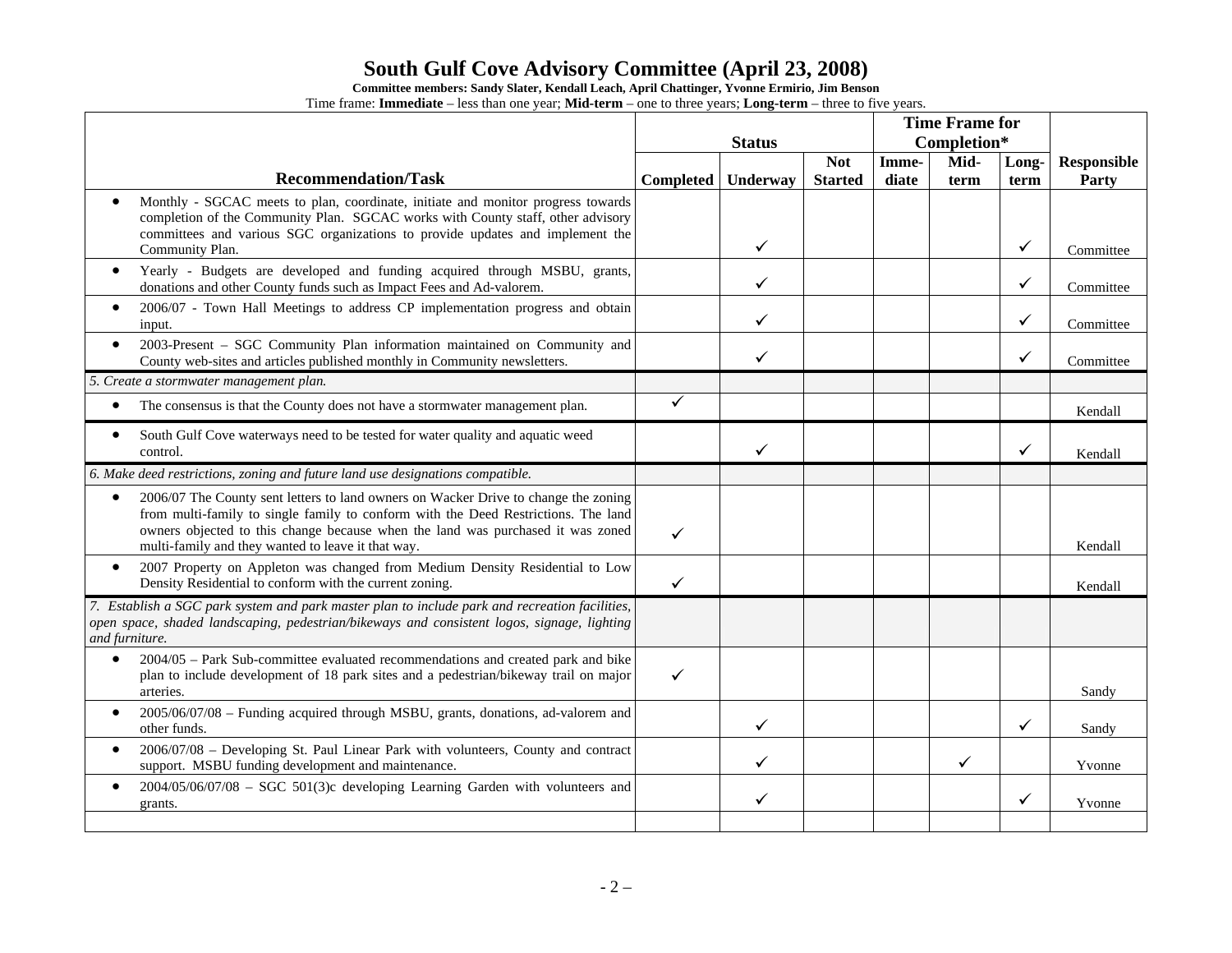**Committee members: Sandy Slater, Kendall Leach, April Chattinger, Yvonne Ermirio, Jim Benson** 

|                                                                                                                                                                                                                                                                                                                                                                                                                                                   | <b>Status</b>    |              |                              | <b>Time Frame for</b><br>Completion* |              |               |                             |
|---------------------------------------------------------------------------------------------------------------------------------------------------------------------------------------------------------------------------------------------------------------------------------------------------------------------------------------------------------------------------------------------------------------------------------------------------|------------------|--------------|------------------------------|--------------------------------------|--------------|---------------|-----------------------------|
| <b>Recommendation/Task</b>                                                                                                                                                                                                                                                                                                                                                                                                                        | <b>Completed</b> | Underway     | <b>Not</b><br><b>Started</b> | Imme-<br>diate                       | Mid-<br>term | Long-<br>term | <b>Responsible</b><br>Party |
| 2007/08 - SGC Master Park, Open Space and Recreation Plan under development by<br>Parks & Rec through MSBU funding will proposed use of 85 acres of County-owned<br>parkland in SGC. Public input meeting Feb 08 identified priorities. Plan to be<br>presented to BCC Apr 08.                                                                                                                                                                    |                  | $\checkmark$ |                              | $\checkmark$                         |              |               | Yvonne                      |
| Implement SGC Master Park, Open Space and Recreation Plan<br>$\bullet$                                                                                                                                                                                                                                                                                                                                                                            |                  | ✓            |                              |                                      |              | ✓             | Yvonne                      |
| 2006 - Request for MSBU to fund \$5M pedestrian/bikeways denied to preclude rate<br>increase.                                                                                                                                                                                                                                                                                                                                                     | $\checkmark$     |              |                              |                                      |              |               | Sandy                       |
| 2005/06 - Entranceway Sub-committees designed SGC entrance signage and sought<br>donations.                                                                                                                                                                                                                                                                                                                                                       | $\checkmark$     |              |                              |                                      |              |               | Sandy                       |
| 2007/08 – Entranceway Sub-committee partnering with County to install signs, MSBU<br>$\bullet$<br>funding. SGC HOA/S&D MSBU endorsement Jan 08. Funding identified in FY08/09<br>proposed budget.                                                                                                                                                                                                                                                 |                  | ✓            |                              |                                      | ✓            |               | Sandy                       |
| 8. Evaluate public safety and health needs.                                                                                                                                                                                                                                                                                                                                                                                                       |                  |              |                              |                                      |              |               |                             |
| Additional Lock System to the Harbor. An LLC is being formed to pursue the<br>٠<br>possibility of additional lock systems to the Harbor. The SGCHOA is supporting this<br>effort.                                                                                                                                                                                                                                                                 |                  | ✓            |                              |                                      |              | ✓             | Kendall                     |
| In 2005, a sign replacement program was successfully initiated replacing all 4-inch<br>$\bullet$<br>letter signs with 6 inch letter signs resulting in increased visibility and better<br>emergency service recognition.                                                                                                                                                                                                                          | $\checkmark$     |              |                              |                                      |              |               | April                       |
| In 2007, as a result of 4 deaths and frequent accidents, stop signs were placed at the 4<br>major intersections on Calumet Boulevard.                                                                                                                                                                                                                                                                                                             | $\checkmark$     |              |                              |                                      |              |               | April                       |
| A future emergency services site proposed to be built at the south end of SGC is<br>$\bullet$<br>mentioned in the 10 year Port Charlotte plan coordinated with the Englewood plan<br>based on increase in SGC population and increase in EMS calls and response times.<br>Response times should be no more than 4-6 min. to any area of SGC.                                                                                                      |                  | ✓            |                              |                                      |              | ✓             | April                       |
| Statistics on emergency response times to SGC are acquired and monitored annually.<br>$\bullet$<br>Average response time in 2006 for fire station #4, Marathon Blvd. (the closest station<br>to SGC) was 3-8 min. to 149 calls, 10 min. to 79 call for station $#3$ – EL Jobean, 13<br>min. to 43 calls for station $#14 -$ Placida and 12-15 min. to 7 calls for station $#13 -$ San<br>Casa.                                                    |                  | ✓            |                              |                                      |              | ✓             | April                       |
| SGC's community plan identified a 2-acre site located at Appleton and Sunday as a<br>$\bullet$<br>suitable site for a fire station in the future. If it is agreed that this is an appropriate site,<br>an attempt to set aside or raise funds to purchase this site should be initiated by the<br>County or the Community. The property is currently privately owned, subdivided and<br>rezoned. Future utilization of this site is not possible. |                  |              |                              |                                      |              |               | April                       |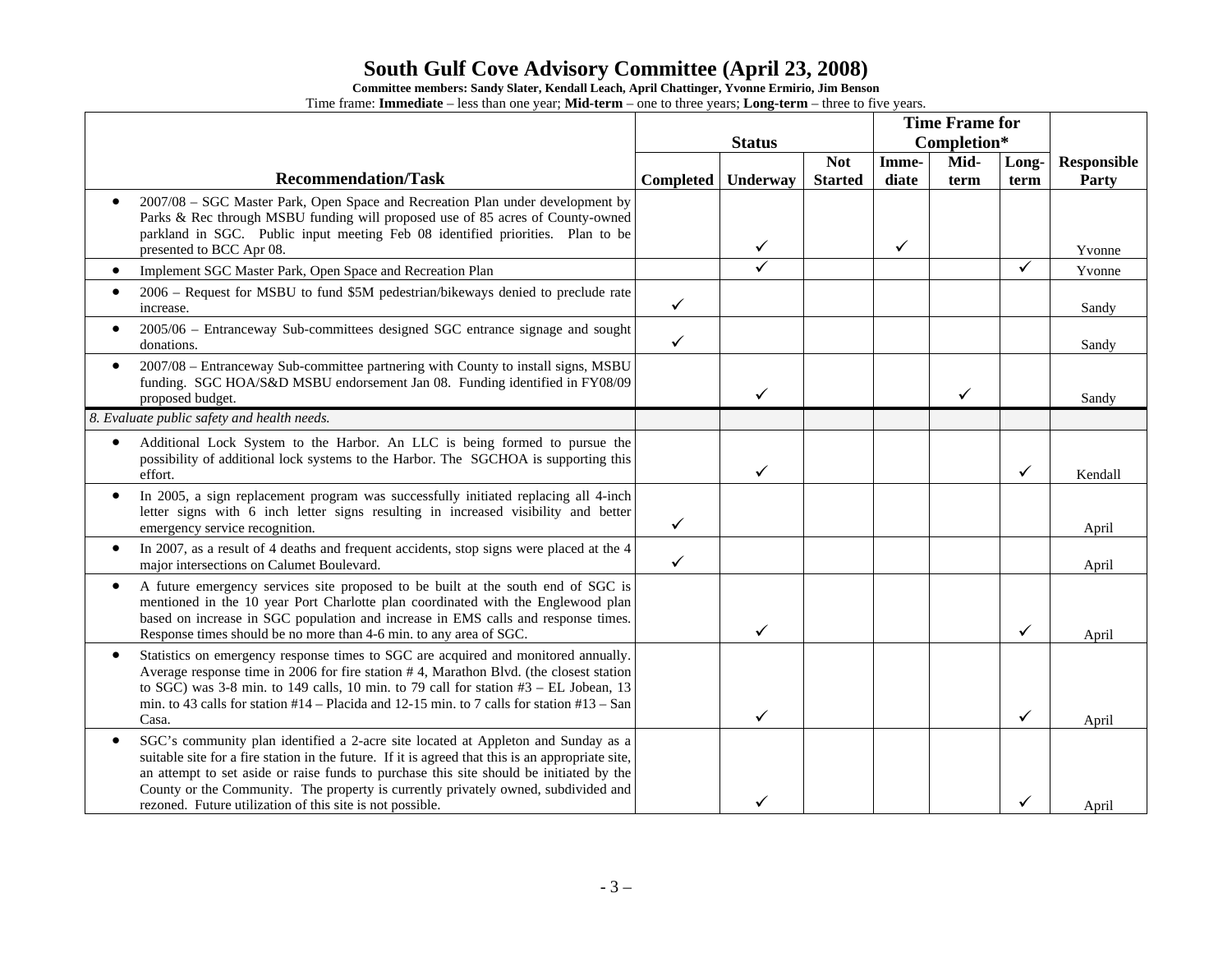**Committee members: Sandy Slater, Kendall Leach, April Chattinger, Yvonne Ermirio, Jim Benson** 

|                                                                                                                                                                                                                                                                                                                                                                                                                                                                             | <b>Status</b> |              |                              | <b>Time Frame for</b><br>Completion* |              |               |                             |
|-----------------------------------------------------------------------------------------------------------------------------------------------------------------------------------------------------------------------------------------------------------------------------------------------------------------------------------------------------------------------------------------------------------------------------------------------------------------------------|---------------|--------------|------------------------------|--------------------------------------|--------------|---------------|-----------------------------|
| <b>Recommendation/Task</b>                                                                                                                                                                                                                                                                                                                                                                                                                                                  | Completed     | Underway     | <b>Not</b><br><b>Started</b> | Imme-<br>diate                       | Mid-<br>term | Long-<br>term | <b>Responsible</b><br>Party |
| SGC has a 44 member Citizen's Neighborhood Watch team and 16 member<br>Community Emergency Response team (C.E.R.T.), to support public safety within the<br>community.                                                                                                                                                                                                                                                                                                      | $\checkmark$  |              |                              |                                      |              |               | April                       |
| In 2007, SGC received the Fire Wise designation from the Florida Department of<br>$\bullet$<br>Agriculture's Forestry Funding Service offering increased opportunities for fire<br>prevention from wild fires for the community. A committee was established which is<br>currently pursuing grants to support completion of program goals.                                                                                                                                  |               | ✓            |                              |                                      |              | $\checkmark$  | April                       |
| In 2007, a Corridor Advisory Group, CAG, was formed to acquire "Florida Scenic<br>$\bullet$<br>Highway" designation of SR776 and the CR771/CR 775 loop. Designation would<br>provide money from the Federal Highway Administration and numerous grants for<br>improvement of these thoroughfares. A proposal has been submitted to the state and<br>they are awaiting a reply. The SGC Advisory Board maintains regular communications<br>with the Corridor Advisory group. |               | ✓            |                              |                                      |              | $\checkmark$  | April                       |
| In 2007. The Cove Connector program to acquire funding for pedestrian/bike pathways<br>was created and is in the development stage.                                                                                                                                                                                                                                                                                                                                         |               | ✓            |                              |                                      |              | ✓             | April                       |
| As population increases in SGC, so will the number of street lights. Criteria for a street<br>$\bullet$<br>light is 3 homes within 500 feet on the street.                                                                                                                                                                                                                                                                                                                  |               | $\checkmark$ |                              |                                      |              | $\checkmark$  | April                       |
| <b>IMPORTANT</b>                                                                                                                                                                                                                                                                                                                                                                                                                                                            |               |              |                              |                                      |              |               |                             |
| 9. Developments and changes to the Comprehensive Plan or Zoning district designations.                                                                                                                                                                                                                                                                                                                                                                                      |               |              |                              |                                      |              |               |                             |
| The County publishes notices in the newspaper and notifies by mail all lot owners<br>$\bullet$<br>involved with the developments and changes. The Deed Restrictions need to be<br>updated to adhere to all existing and new developments and changes.                                                                                                                                                                                                                       |               | $\checkmark$ |                              |                                      |              | $\checkmark$  | Kendall                     |
| 10. County should support establishment of a 501©3 organization.                                                                                                                                                                                                                                                                                                                                                                                                            |               |              |                              |                                      |              |               |                             |
| 2003/Present – Conservancy and Community Trust of SGC, Inc. established January,<br>$\bullet$<br>2003.                                                                                                                                                                                                                                                                                                                                                                      | ✓             |              |                              |                                      |              |               | SGC                         |
| Monthly meetings between CCT board and SGC Advisory Committee to track<br>$\bullet$<br>initiatives.                                                                                                                                                                                                                                                                                                                                                                         |               | $\checkmark$ |                              |                                      |              | $\checkmark$  | Sandy                       |
| 11. If a marina is approved, then fair share costs and ensure no impact to neighbors.                                                                                                                                                                                                                                                                                                                                                                                       |               |              |                              |                                      |              |               |                             |
| SGCAC shall monitor the marina status in the neighborhood<br>$\bullet$                                                                                                                                                                                                                                                                                                                                                                                                      |               | $\checkmark$ |                              |                                      |              | $\checkmark$  | Committee                   |
| 12. When CR771 widened, County install street lights, pedestrian/bikeways and landscaping.                                                                                                                                                                                                                                                                                                                                                                                  |               |              |                              |                                      |              |               |                             |
| 2007/08 - Meetings with Public Works revealed no plans to widen CR771 within next<br>$\bullet$<br>10 years.                                                                                                                                                                                                                                                                                                                                                                 |               |              | ✓                            |                                      |              |               | Committee                   |